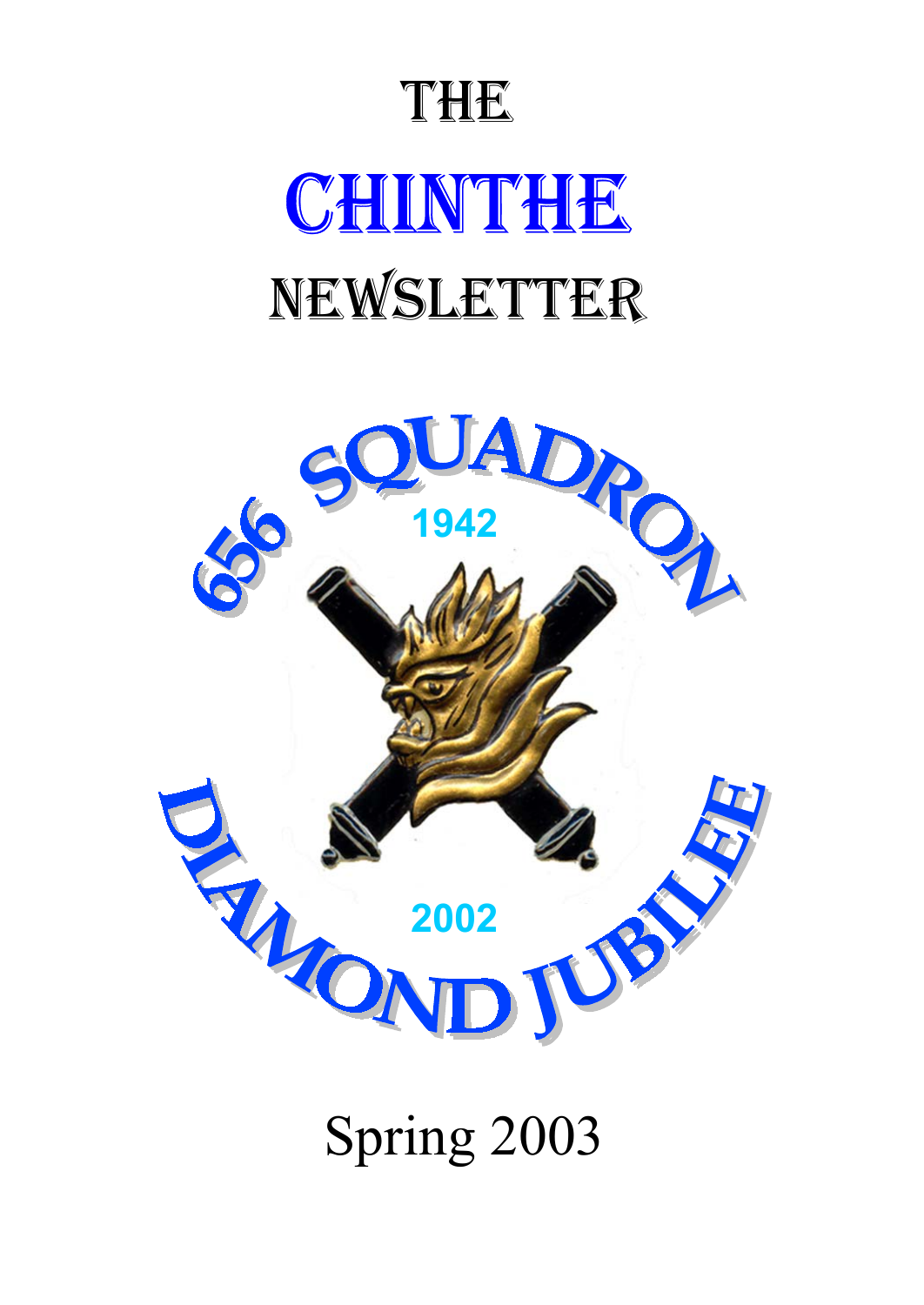#### **Contents**

#### **YOUR ASSOCIATION CONTACTS**

#### **General Secretary**:

| John Bennett | Holywell House, Patterdown, Chippenham, Wilts SN15 2NP  |  |
|--------------|---------------------------------------------------------|--|
|              | Tel: $01249 - 652922$ E-mail: $656$ assn $@$ talk21.com |  |

#### **Hon Treasurer**:

| Ken Mattocks | 15 College Park, Horncastle, Lincolnshire, LN9 6RE |  |  |
|--------------|----------------------------------------------------|--|--|
|              | Tel: 01507-522102 E-Mail: laureken@btinternet.com  |  |  |

## **Deputy Treasurer**

40 Redruth Ave, Wigston Magna, Leicestershire, LE18 2JF Tel: 01162-887352 E-mail: george@gwmc.demon.co.uk

#### **Committee Members**

| John Heyes | Ty Ni, Corwen Road, Pontybodkin, Mold, CH7 4TG |
|------------|------------------------------------------------|
|            | Tel: 01352-770100 E-mail: Heyesjs@aol.com      |

Maurice Haynes Thatched Walls, Stoke, Nr Andover, Hants,SP11 0NP Tel: 01264-738203 E-mail: mauricehaynesuk@yahoo.co.uk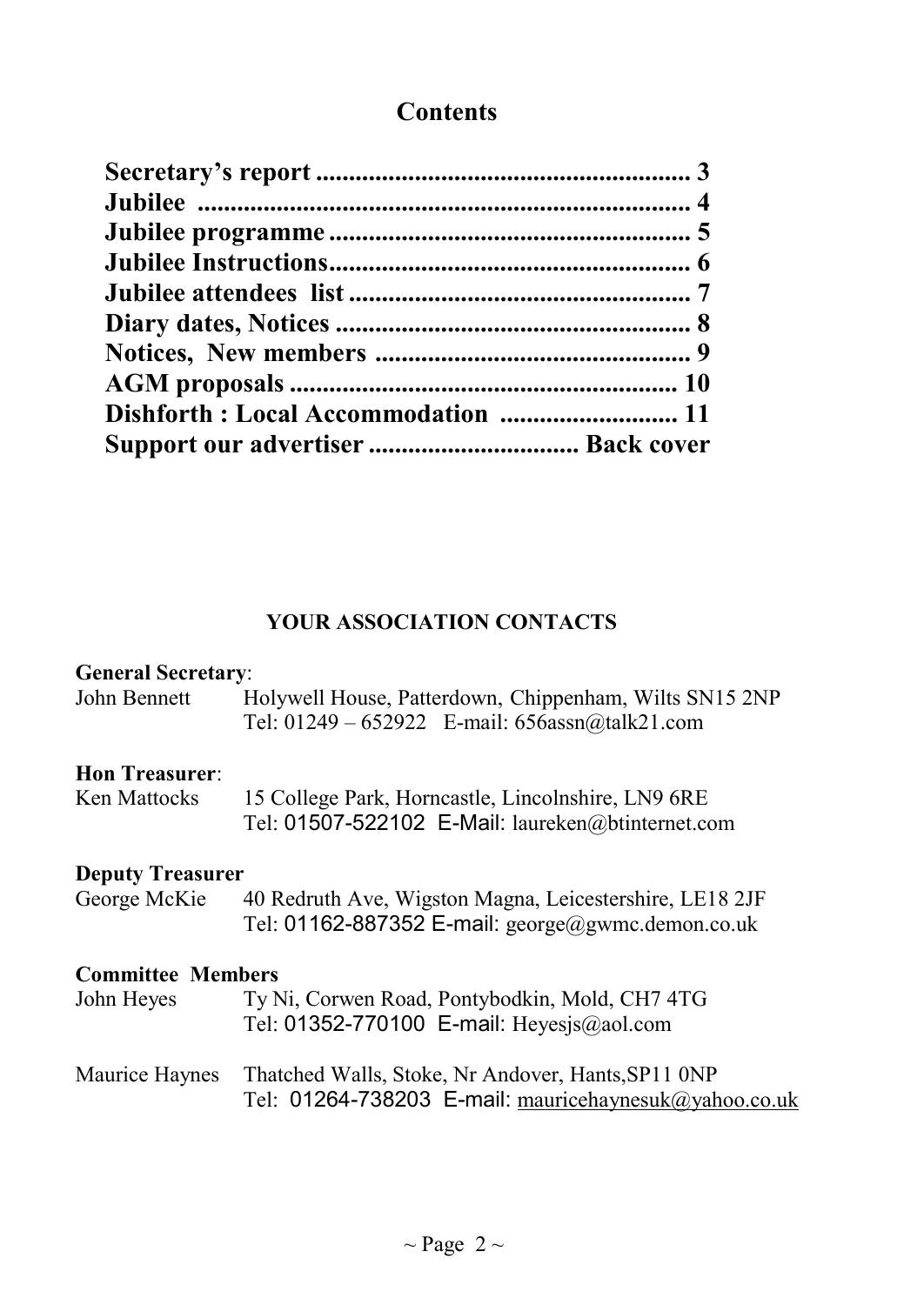Firstly may I offer apologies to members who had made arrangements to attend the Jubilee on 31st May which owing to Service commitments has had to be re-arranged. Details can be found on page 5.

This year sees the 60th anniversary of the Squadron, which we will celebrate on **21st June**. Although many of our members have served with other Squadrons within the RAF/AAC they all tell me that their days with 656 were the most memorable. We can quite rightly be proud of the Squadron and its achievements during its time, mainly in the Far East but also in Rhodesia and the Falklands. I doubt if our 150,000 operational flying hours in one theatre will ever be equalled, nor the collection of Honours and medals bestowed upon members. Your Association is the envy of other Squadrons who have tried, but not succeeded, to have an Association of their own. The nearest is a few individual Flight members meeting each year for a dinner, and social evening, not that there is anything wrong in that.

The Association celebrated the 50th Anniversary of the Squadron when they were based in Netheravon. A Drum Head ceremony was held, and the Association presented the Squadron with a silver Chinthe to mark the occasion. Replicas of this Chinthe is now sold in cold cast Bronze. (Picture and details on the back page)

Present day service commitments preclude such an elaborate ceremony, however I know the Squadron are putting on a very memorable celebration when we assemble at Dishforth. The Association will present the Squadron with a superb bespoke display cabinet constructed in Burmese teak, to a design by the late Nobby Clark. I look forward to meeting many of you June, and a successful day.

The list of attendees is on page 6, however this was compiled for the original date of May 31. Please check to see if you are on it, and if you now need to be amend it owing to the change of date. If you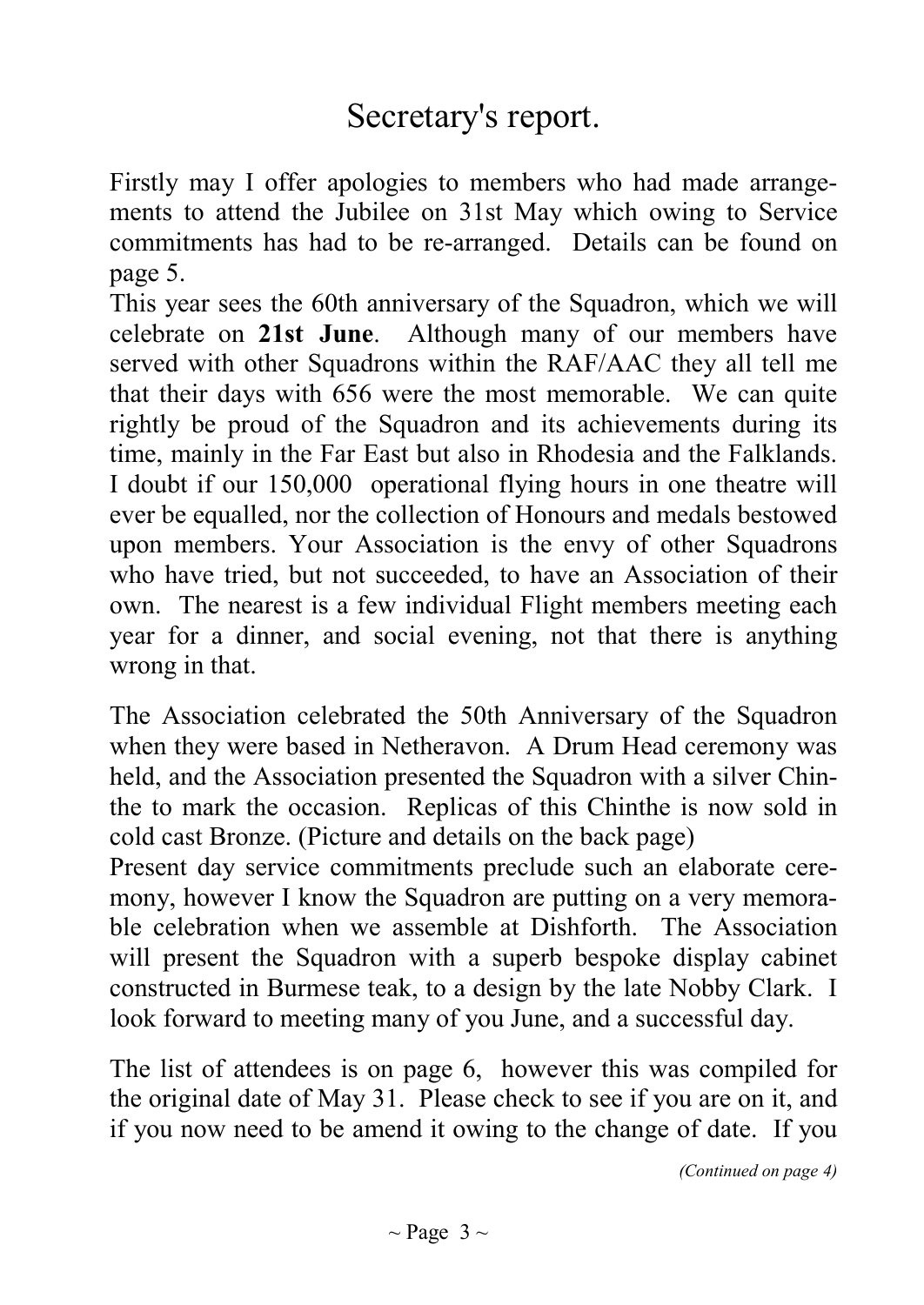*(Continued from page 3)* 

are not listed and find you can now attend please phone/E-mail me ASAP.

Ted Maslen Jones has found that with other commitments his time is now more and more taken up, as such he has reluctantly relinquished the position of President. He hopes that a younger man will take over and continue the good work of the Association. He will "still be around to give help and advice" in the years to come. I'm sure we all wish Ted well, and know any projects he undertakes will be successful.

In April last year we announced the death of Frank Brown and said he had left 5% of the residual of his Estate to the Association. I am pleased to say that we should shortly receive £6,674.44. Perhaps others may like to put a bequest in their wills?

Finally, I have received complaints that there was no flying at our last reunion. Members must appreciate that *flying is a bonus*, should the Squadron be in a position to offer it, not a right as a member. Your committee has no control whatsoever over flying but rest assured, strong representation is made to the Squadron to do their utmost to get authority to have you airborne!

 *John*.

# Changes To Event Date

## **JUBILEE**

Owing to operational commitments the Jubilee has been put back until 21st June, but still at Dishforth. The outline program is opposite. Members and guests of all ages are welcome to the afternoon event.

There will be a dinner dance in the evening at the Crown Hotel in Boroughbridge for members and their *adult* guests and any serving 656 personnel. This will be at 18:00 for 18:30 and a set menu, followed with a dance to a live band (not a disco) from  $20.30$ .

The original intention was to hold an AGM in conjunction with the Jubilee, however as that will not be convenient it will now take place at Langport with the Burma luncheon on Sunday June 8th.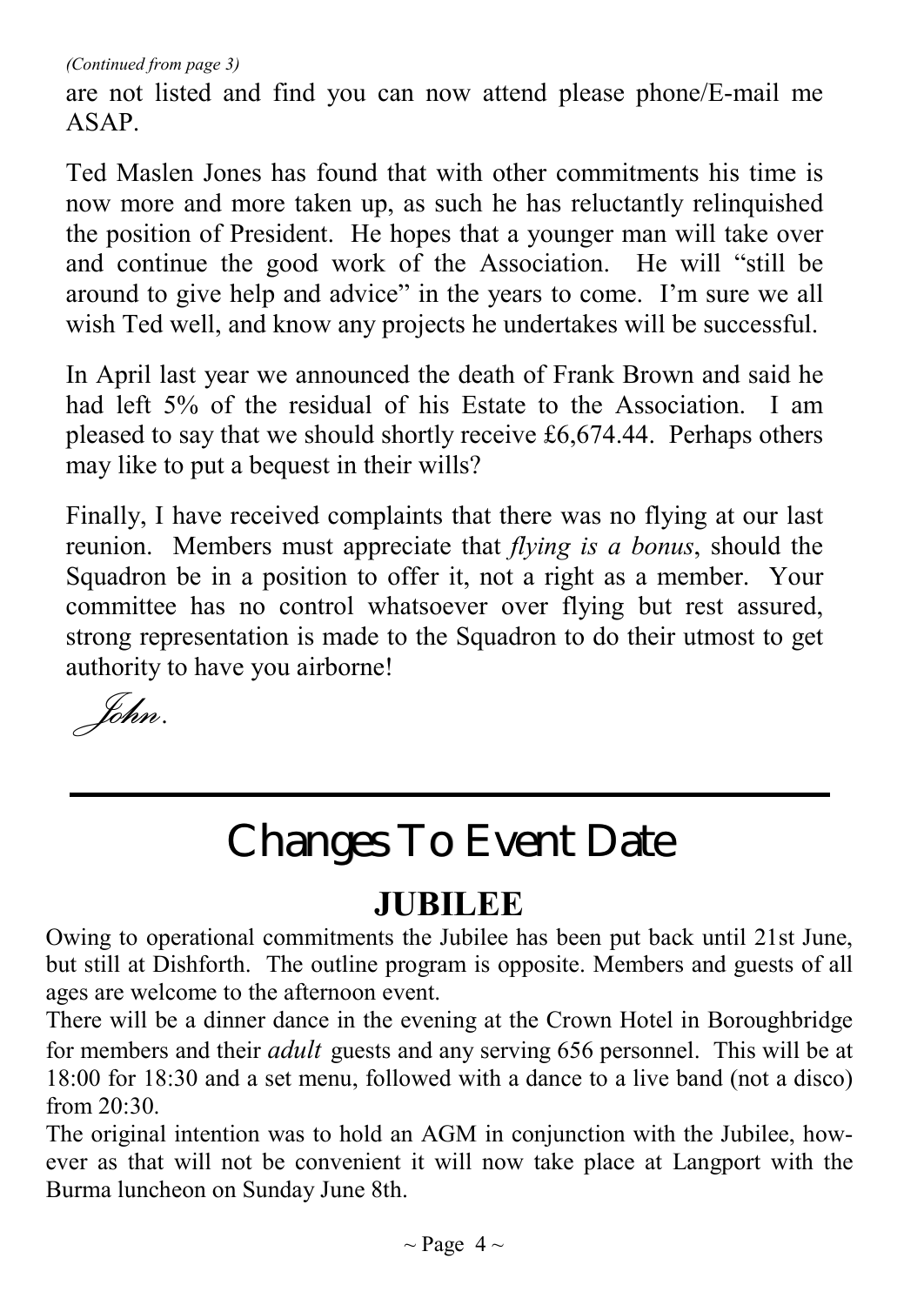## Jubilee Programme Jubilee Programme **"End of an Era"**

- 10:30 Members arrive, met & greeted by Squadron.
- 11:45 Cabinet presentation and dedicated to Squadron
- 12:15 Program starts with brief history of Squadron while
- 12:20 Auster, Scout, Lynx & Gazelle parade and are hangared.
- 12:30 Apache arrives.
- 13:00 Group photo of Members bounded with Auster and Scout.
- 13:30 General get together.
- 14:00 IF flying is authorised then members are invited to fly.
- 15:30 Start to disperse.
- 16:00 End of afternoon meeting, members to be clear of airfield.

During the afternoon there will be a bar with snack items.

- 18:00 Crown Hotel, Boroughbridge
- 18:30 Members Dinner
- 20:30 Dancing to Premier Sound Dance band.

#### **Dinner Menu**:

Starter:

- 1) Cream of Vegetable soup….. or
- 2) Fantail of Seasonal Melon with Citrus Sorbet & Strawberry Coulis

Main Course:

- 3) Baked Supreme of Chicken, with bacon shallot and mushroom sauce….. or
- 4) Poached Fillet of Salmon, with a white wine prawn sauce

Sweet:

- 5) Home-made Apple Pie served with Custard…...or
- 6) Profiteroles with Chocolate Sauce.

Coffee and mints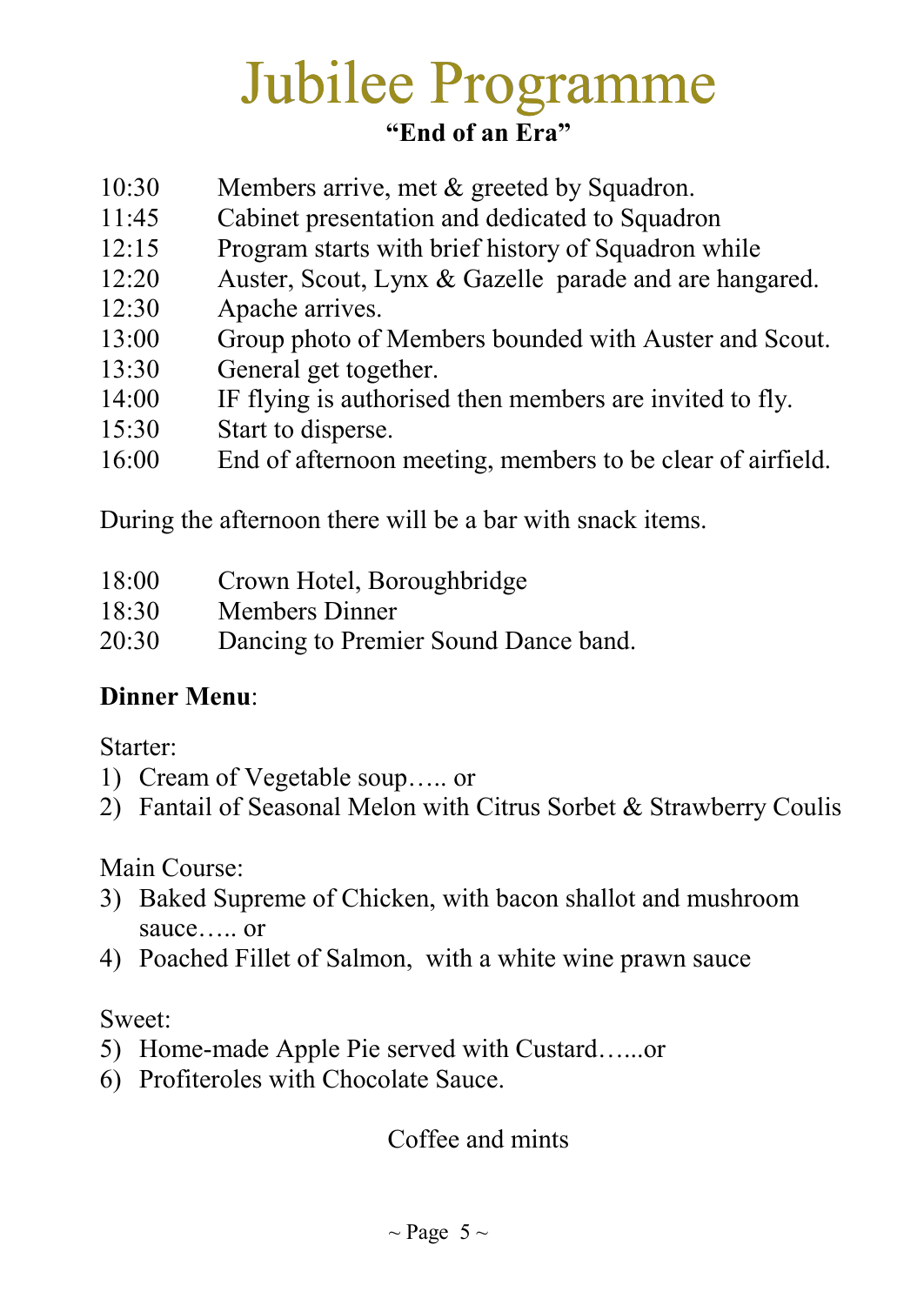## **ALL MEMBERS PLEASE NOTE**

**JUBILEE CELEBRATION & DINNER.** There will be **NO costs** to members and guests attending, except your own Bar and hotel charges

**DINNER**. Please select which combination of meal you would like and reply **NOW**, but no later than 31st May. Keep a copy of your choices for your own reference later.

(*Max capacity 140 people, first come, first served!)*

Please advise me if you will attend

- A) Daytime program only
- B) Evening Dinner dance only
- C) Both functions.

A list of local accommodation is on page 11.

The Crown Hotel, Boroughbrigdge, (Best Western) is offering rooms to members at £79.20 double and £61.65 single, bed and breakfast.

Please note ALL rooms are NON-SMOKING. Bookings should be made urgently as there are two other functions going on at the same time!!

## **MEMBERS PLEASE CHECK**

the following attendance lists carefully. I have been finding some of my mail is going adrift. If you have sent in your reply but it is not in the lists please ring me ASAP. Member who said they MAY attend should confirm now if they will attend.

### **SECURITY**

**All members attending the day event should advise me by E-mail or phone their vehicle registration numbers and make, and number of passengers** *as soon as possible***,** *but no later than 1st June.*

This will make Gate entry more streamlined. E-mail: 656assn@Talk21.com Phone: (01249) 652922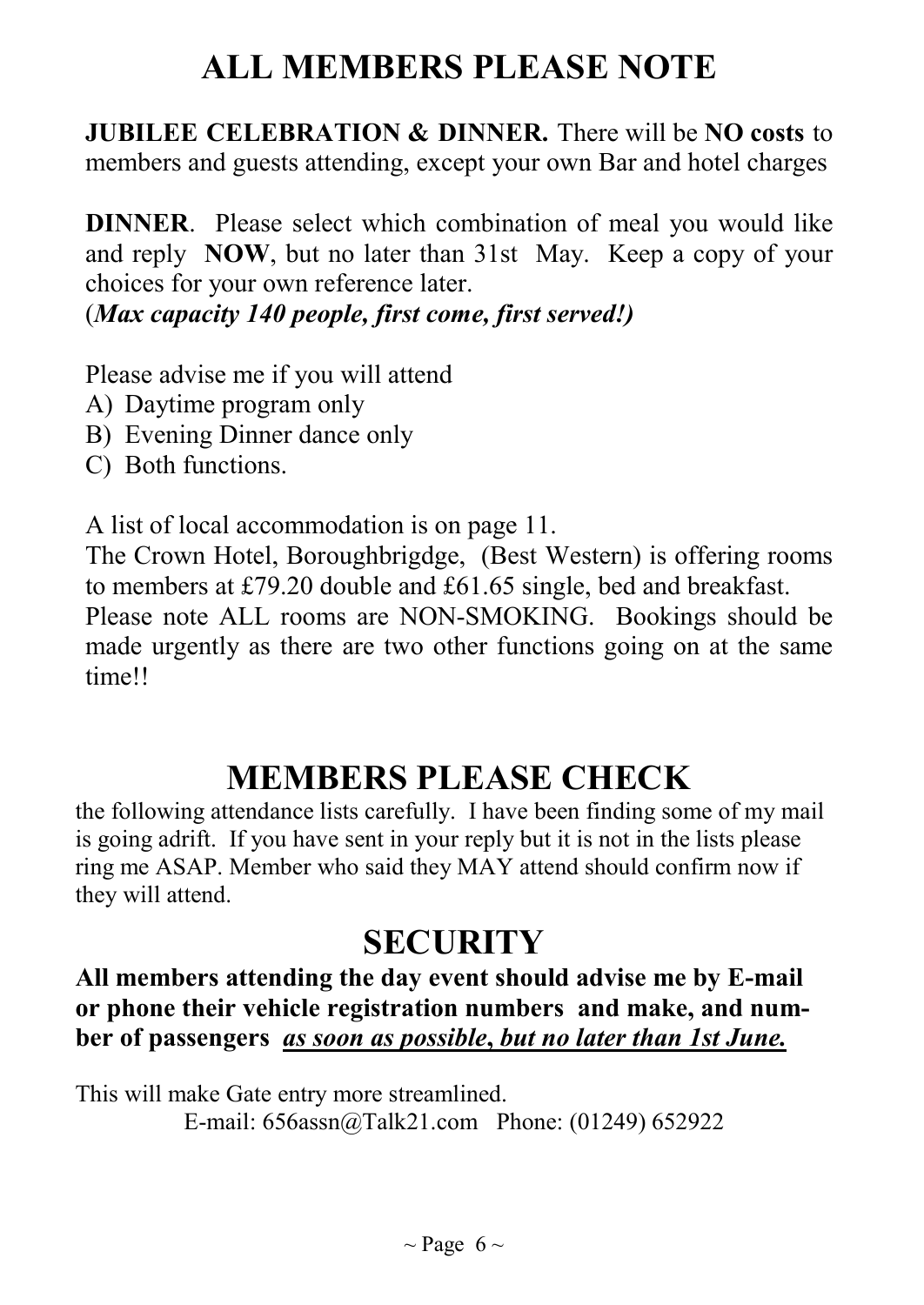## **Members and their guests attending the Jubilee.**

| <b>Member</b>             | <b>Guest</b> |
|---------------------------|--------------|
| Alletson Mr W.            | 1            |
| Bath Maj (Retd) K.C.      | 1            |
| Beard Maj P.F.            | 1            |
| Bennett Mr A.J.           | 1            |
| Beveridge Mr K.D.         | 1            |
| Mr K.<br>Boys             | 1            |
| Bradbrook Col B.H.        | 1            |
| Brown Mr D.               | 1            |
| Cottam Mr A.J.            | 1            |
| Crookston Mr T.J.         | 1            |
| Cubbage Capt M.J.S.       | 1            |
| Donaldson Mr A.B.         | 1            |
| Drummer Mr R.             | 1            |
| Elliston Mr P.W.          | 1            |
| Flint Mr A.E.W.           | 1            |
| Foster Mr M.              | 1            |
| Fraser-Pidgeon Mr F. StG. | 1            |
| Grogan Mr D.R.            | 1            |
| Hall Mr B.P.              | 1            |
| Hallam Mr J.              | 1            |
| Harrell Mr W.M.           | 1            |
| Heyes Mr J.               | 1            |
| Howe Mr C.J.              | 1            |
| Humphries Mr D.J.         | 1            |
| Hunter Mr F.              | 1            |
| Knowles Mr W.J.           | 1            |

| <b>Member</b>         | <b>Guest</b>   |
|-----------------------|----------------|
| Lamb Mr A.D.          | 1              |
| Laventure Mr N.I.     | 1              |
| MacKay Mr J.M.        | 1              |
| Maycroft Mr A.G.      | $\overline{1}$ |
| McKie Mr G.W.         | 1              |
| Moles Mr R.           | 1              |
| Needham Mr P.         | 1              |
| Pett Mr R.G.          | $\overline{1}$ |
| Pickles Mr R          | 1              |
| Reeves Mr J.D.        | 1              |
| Robinson Mr P.W.      | $\overline{1}$ |
| Rogers Mr R.          | 1              |
| Simkins Lt.Col. A.J.N | 1              |
| Skingley Mr R         | 1              |
| Slack Mr W.A.         | $\overline{1}$ |
| Smith Mr J.J.G.       | 1              |
| Tomey Mr R.           | 1              |
| Staveley Maj.Gen R.   |                |
| Walker Maj. D.R.O     | 1              |
| Ward Mr R             | 1              |
| Warden Mr R.T.        | 1              |
| Weaver Mr V.D.        | $\overline{1}$ |
| White Mr G. A.        | 1              |
| Willman Capt A.H.     | $\mathbf{1}$   |
| Windscheffel Mr A.N.  | 2              |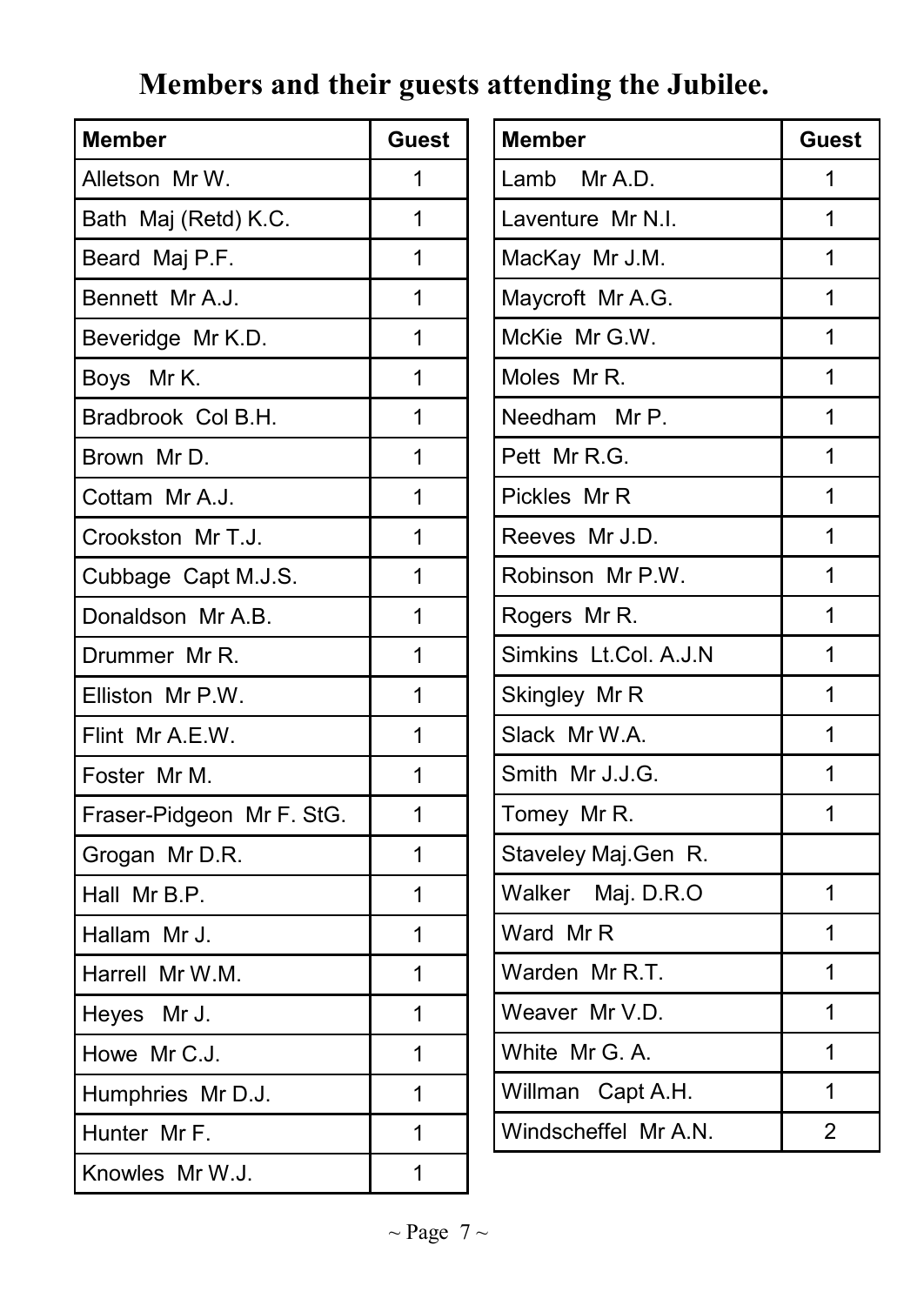## **Members who said they MAY attend the Jubilee.**

| Member              | Guest          |
|---------------------|----------------|
| Andrews Mr P.E.     |                |
| Collier MrD         | 1              |
| Cook Mr C.M.        |                |
| Cooper Sgt W.V      | 1              |
| Cuppage Mr P.F.B.   |                |
| Danton Mr R.        | 1              |
| Davies Mr G.A.      | 1              |
| Dobson Mr A.        | 3              |
| Frost Mr N.         | 1              |
| Gower Col. R.N.L.   | 1              |
| Hainey Capt K       | 1              |
| Harris Col R.N.     | 1              |
| Hulme-Atthis Mr T.  | 1              |
| Kemp Mr D           | $\overline{2}$ |
| Lacey Lt.Col T.N.W. |                |

| Member                 | Guest          |
|------------------------|----------------|
| Lamont Capt I.R.L.     | 3              |
| Lowe Mr A.             | 1              |
| Maslen-Jones Capt E.W. |                |
| Mortimer Mr P.         | 1              |
| Pemberton Dr C.        | 1              |
| Penfold Mr. F.         | 1              |
| Proost Mr P.G.         | 1              |
| Read Mr S.V.           | $\overline{2}$ |
| Selwood Mr V.H.G.      | 1              |
| Stirton Mr J.          | 1              |
| Stubbings Mr N.G.      |                |
| Tucker Lt. Col A.      |                |
| Ward Mr W.J            | 3              |
| Wastell Mr W.H.        |                |
| Williams Mr T.R.       |                |

| NEW MEMBERS SINCE LAST NEWSLETTER                        |                                |                                           |                                      |
|----------------------------------------------------------|--------------------------------|-------------------------------------------|--------------------------------------|
| RAOC/AAC<br>Capt Thackeray D<br>592<br><b>Beaver Flt</b> |                                | 63-66 Kluang, 16 Flt Ipoh, 7 Flt Sarawak, |                                      |
| 593                                                      | Mr Short P. SCM. JP RA         |                                           | 52-55 KL, 1902 Benta & S'pore        |
| 594                                                      | Mr Ellwood-Russell R Associate |                                           | Owner of XV130 (Ex Falklands Scout.) |
| 595                                                      | Mr Kelly E                     | RA                                        | 63-64 Kluang SQMS                    |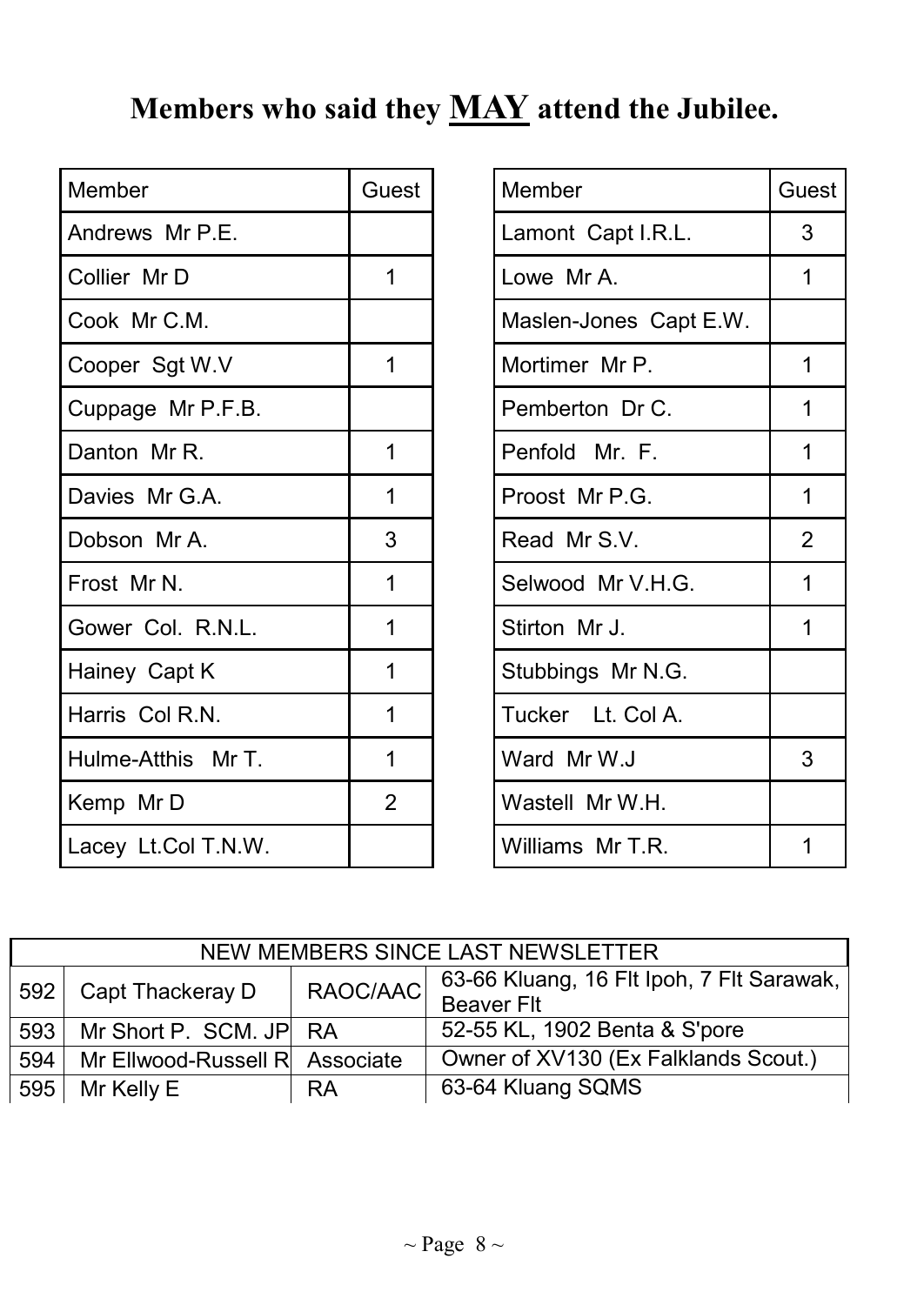\*\*\*\*\*\*\*\*\*\*\*\* DIARY & Future Events.

> A.G.M. & "BURMA" luncheon. 8 June 2003

The A.G.M. will be held at 12:30 in the Langport Arms. This will be followed by an informal get together to continue the tradition set by Nobby. Meet at the Langport Arms at 12:00 for 12:30.

Just turn up and enjoy a luncheon with friends both old and  $\blacktriangle$ new, on a pay as you go basis. There will be a menu selection of starters, roast and sweet available, the function in the upstairs room as usual.

# \*\*\*\*\*\*\*\*\*\*\*\*\*

### **Deaths**

 Regretfully we announce the deaths of the following members, and offer condolences to their friends and relatives.

13 Whitehead Mr A.G. RA Died 4-Jan-2003

ぞそぞ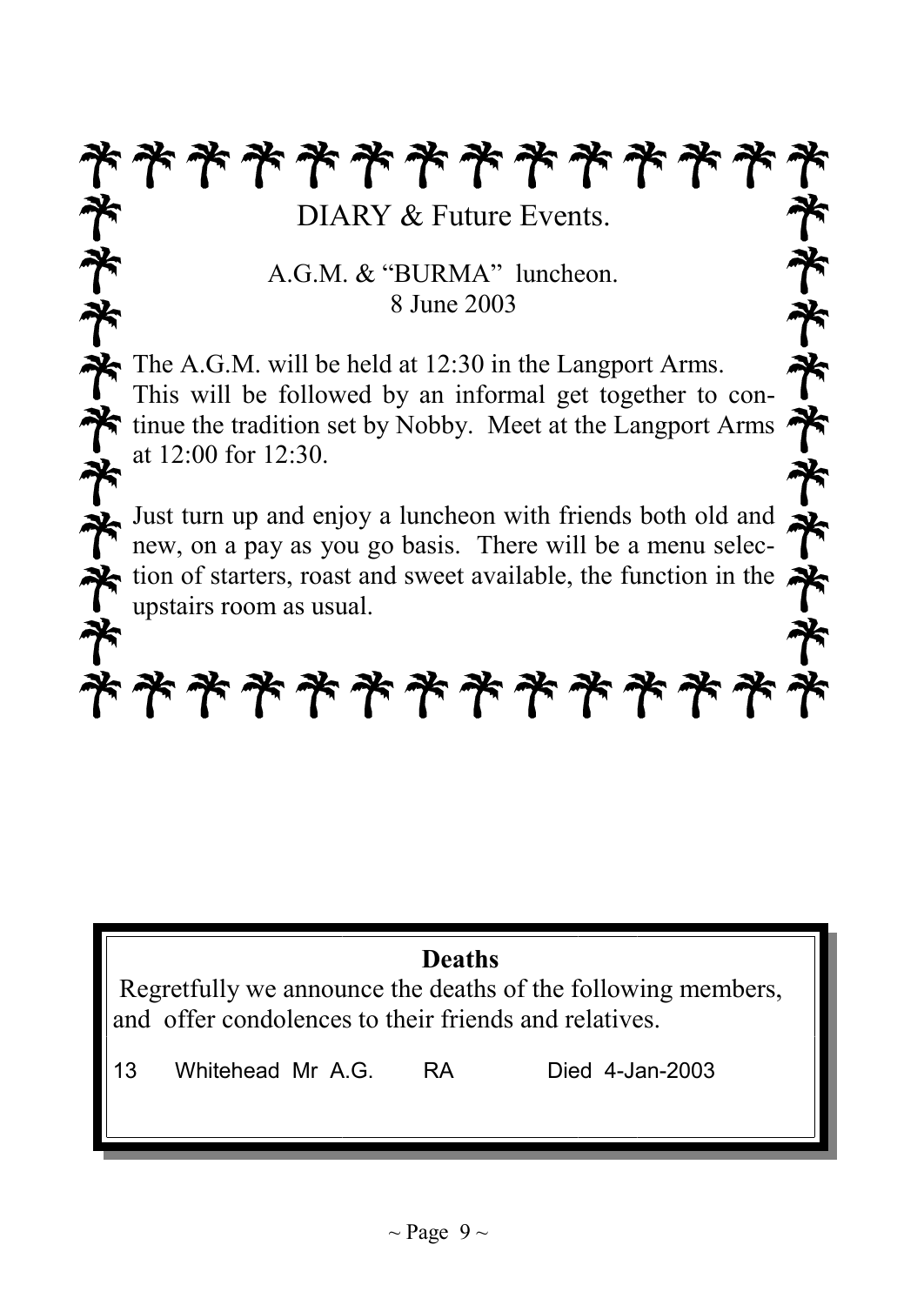## **A.G.M. Agenda**

Current propositions are:

1) Proposed by Claire Clark. Seconded by Ray Pett. That Lt.Col Andrew Simkins AAC be elected as Association President.

2) Proposed by John Bennett. Seconded by John Heyes. A vote of thanks be given to Ted Maslen Jones on his relinquishment of the Presidency

3) Proposed by Ken Mattocks Seconded by John Heyes. That Brig. Colin Sibun be invited to be a Vice president.

4) That members agree to the positions of George McKie as treasurer and Ken Mattocks as deputy treasurer be exchanged. (Owing to pressure of work)

5) Proposed by George McKie Seconded by Ken Mattocks. That John Bennett be re-elected as secretary for a further term.

Finances. A balance sheet will be available at the AGM.

After a slight disagreement and misunderstanding on my part towards Maurice Haynes, I have offered my apologies to Maurice, and he has rejoined the committee.

Should there be no objections received prior to the meeting it must be assumed all propositions are carried.

Members wishing to have other propositions included please send them to the secretary.

On the opposite page is a list of Hotels, Guest houses and Bed  $\&$ Breakfasts within 10 miles of Dishforth, for members wishing to stay overnight.

Your local Tourist Information Office can obtain the latest Yorkshire Visitors Guide if you want more details.

This is a selection of accommodation taken from the www.yorkshirevisitor.com website, where other places can be found.

Other accommodation can be found on www.smoothhound.com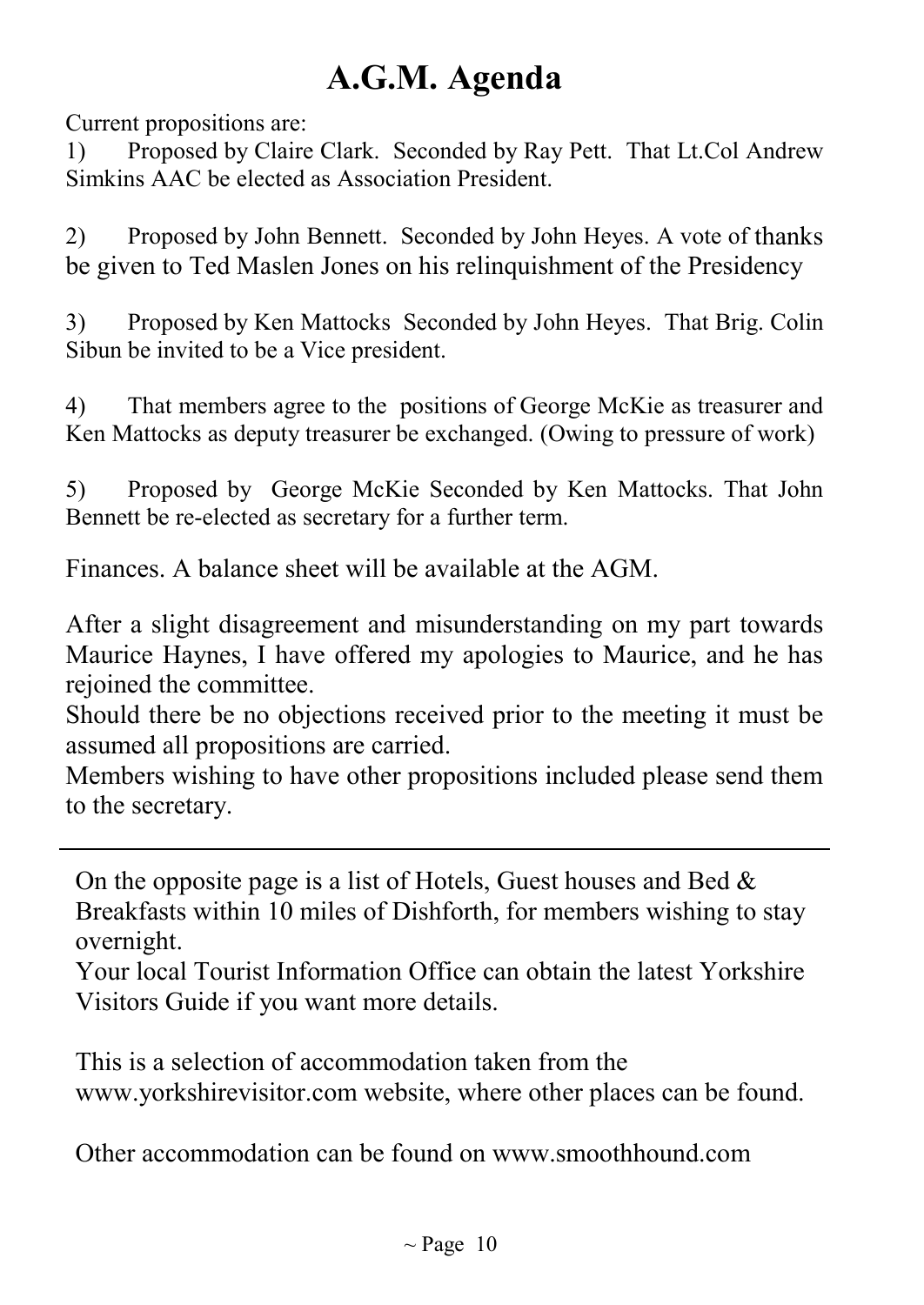## **Accommodation List**

#### **HOTELS**

| AREA                 | <b>NAME</b>              | <b>CLASS</b> | <b>PHONE</b>     |
|----------------------|--------------------------|--------------|------------------|
| <b>RIPON</b>         | Ripon Spa Hotel          | ***          | (01765) 602172   |
|                      | Unicorn Hotel            | **           | (01765) 602202   |
|                      | The Royal Oak            | pending      | (01765) 602284   |
|                      |                          |              |                  |
| <b>BOROUGHBRIDGE</b> | Crown Hotel              | ***          | $(01423)$ 322328 |
|                      | Rose Manor Hotel         | ***          | $(01423)$ 322245 |
|                      |                          |              |                  |
| <b>THIRSK</b>        | The Angel Inn, Topcliffe | **           | $(01845)$ 577237 |
|                      | Three Tuns Hotel         | **           | (01845) 523124   |
|                      | Golden Fleece            | **           | $(01845)$ 523108 |

#### **GUEST HOUSES / B & B**

| <b>BOROUGHBRIDGE</b> | $5001$ $10000$ $1000$<br>Arncliffe | ◆◆◆                       | $(01423)$ 322048 |
|----------------------|------------------------------------|---------------------------|------------------|
|                      | Primrose Cottage, Grafton          | 0000                      | $(01423)$ 322835 |
|                      |                                    |                           |                  |
| <b>RIPON</b>         | Middle Ridge                       | *****                     | $(01765)$ 690558 |
|                      | <b>Fremantle House</b>             | ◆◆◆                       | (01765) 605819   |
|                      | The White Horse                    | ◆◆◆                       | (01765) 603622   |
|                      | Crescent Lodge                     | 0000                      | (01765) 609589   |
|                      |                                    |                           |                  |
| THIRSK               | Spital Hill                        | 0000                      | $(01845)$ 522273 |
|                      | <b>St James House</b>              | ◆◆◆                       | $(01845)$ 526565 |
|                      | <b>Station House</b>               | ◆◆◆                       | $(01845)$ 522063 |
|                      | Laburnum House                     | 0000<br>(Silver<br>award) | $(01845)$ 524120 |